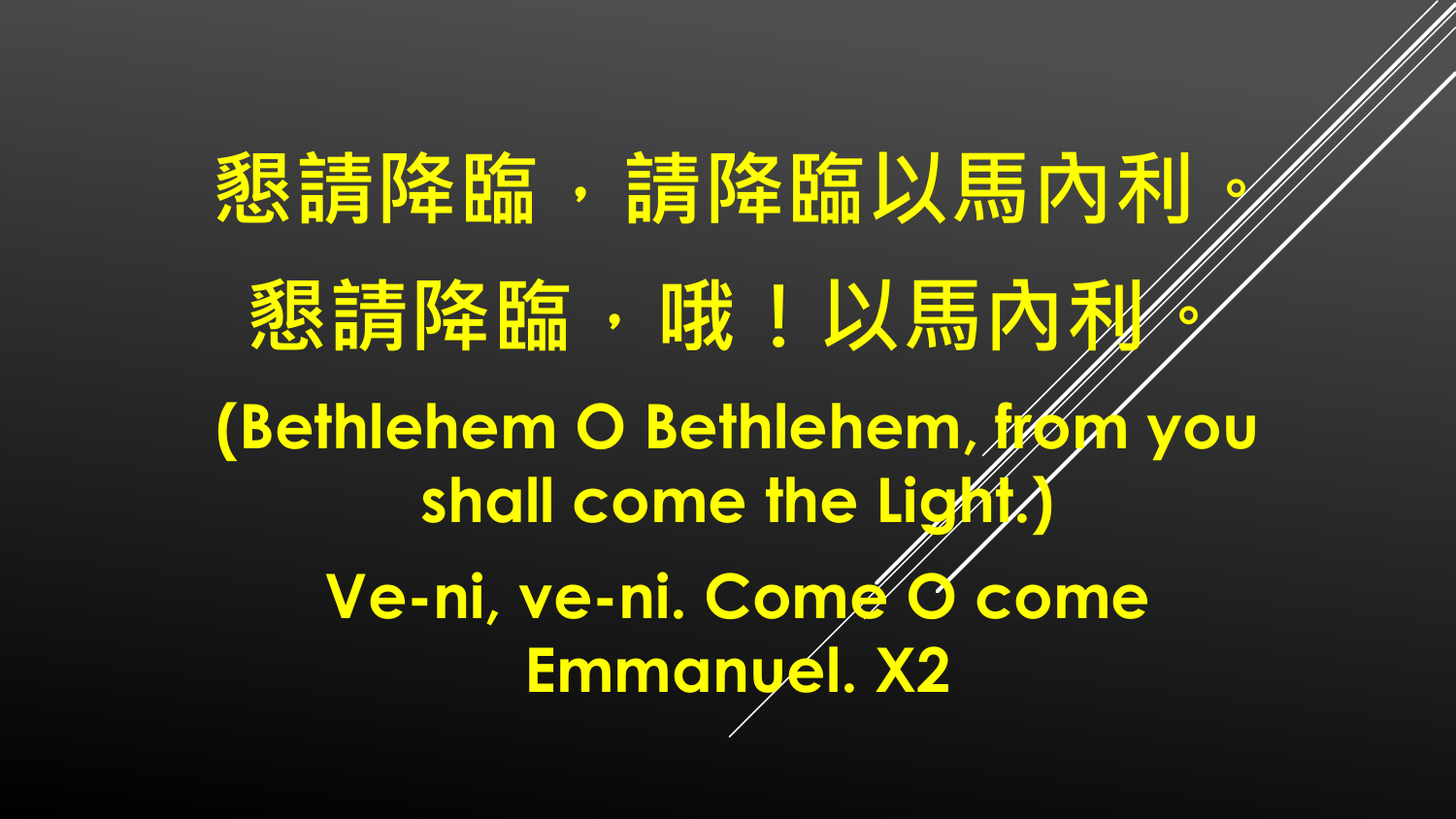**伯利恆,哦!伯利恆, 在你漆黑的街衢。 哦!伯利恆, 哦!伯利恆,夜空星光照啟。 Bethlehem O Bethlehem, your streets are filled with darkness. (O Bethlehem) O Bethlehem, soon stars will fill the night.**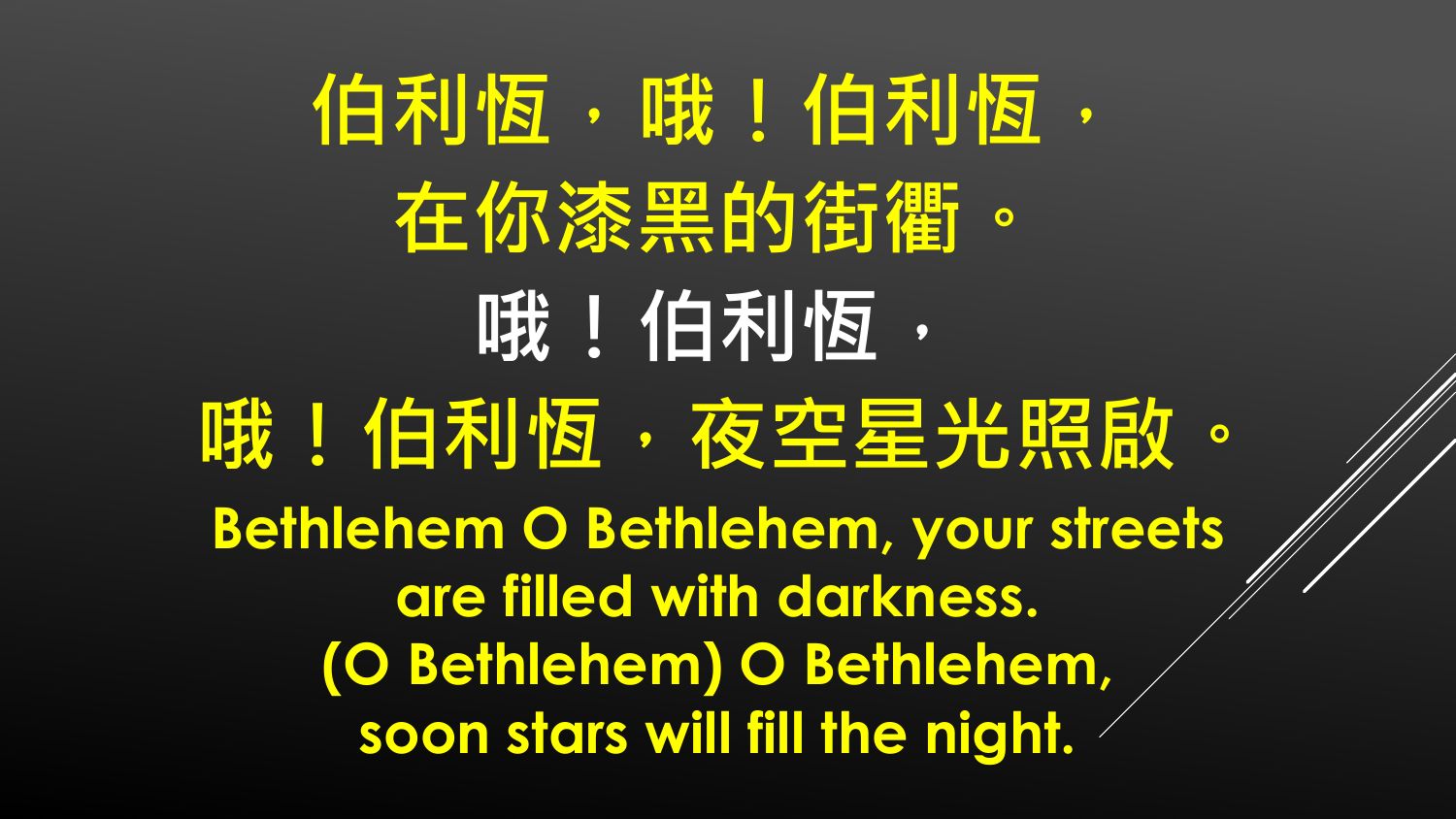**懇請降臨,請降臨以馬內利。 懇請降臨, 哦!以馬內利。 Ve-ni, ve-ni. Come O come Emmanuel. Ve-ni, ve-ni. Come Emmanuel.**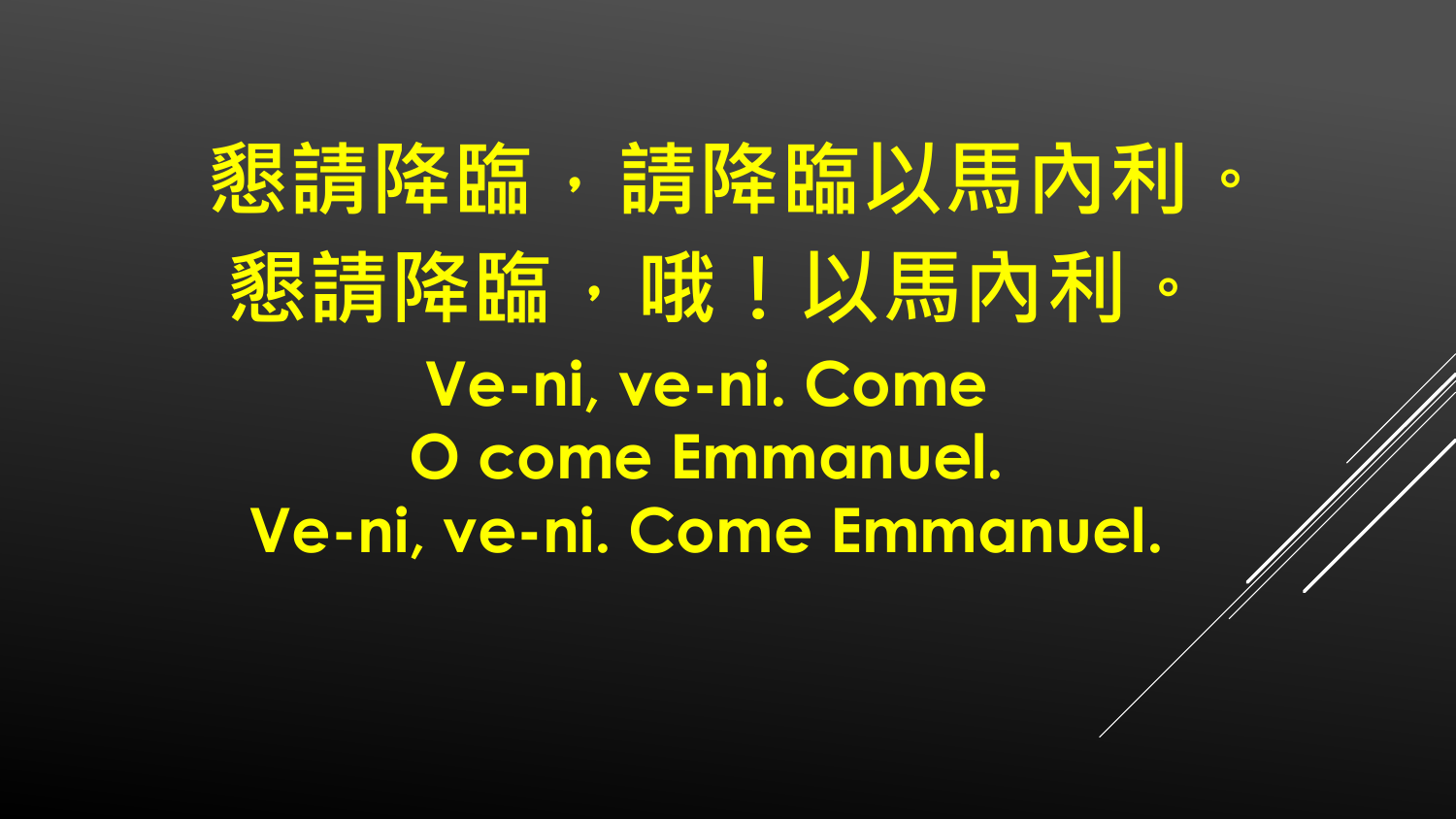#### **有一嬰孩賜給我們。唱和散那。 為我,聖子降生。 祂要成為和平君王。唱和散那。 錫安,將要重生。 Unto us a Son is given, (Sipg Hosanna.) To us, a child is born. He shall rule in peace forever. (Sing hosanna.) Zion will be restored.**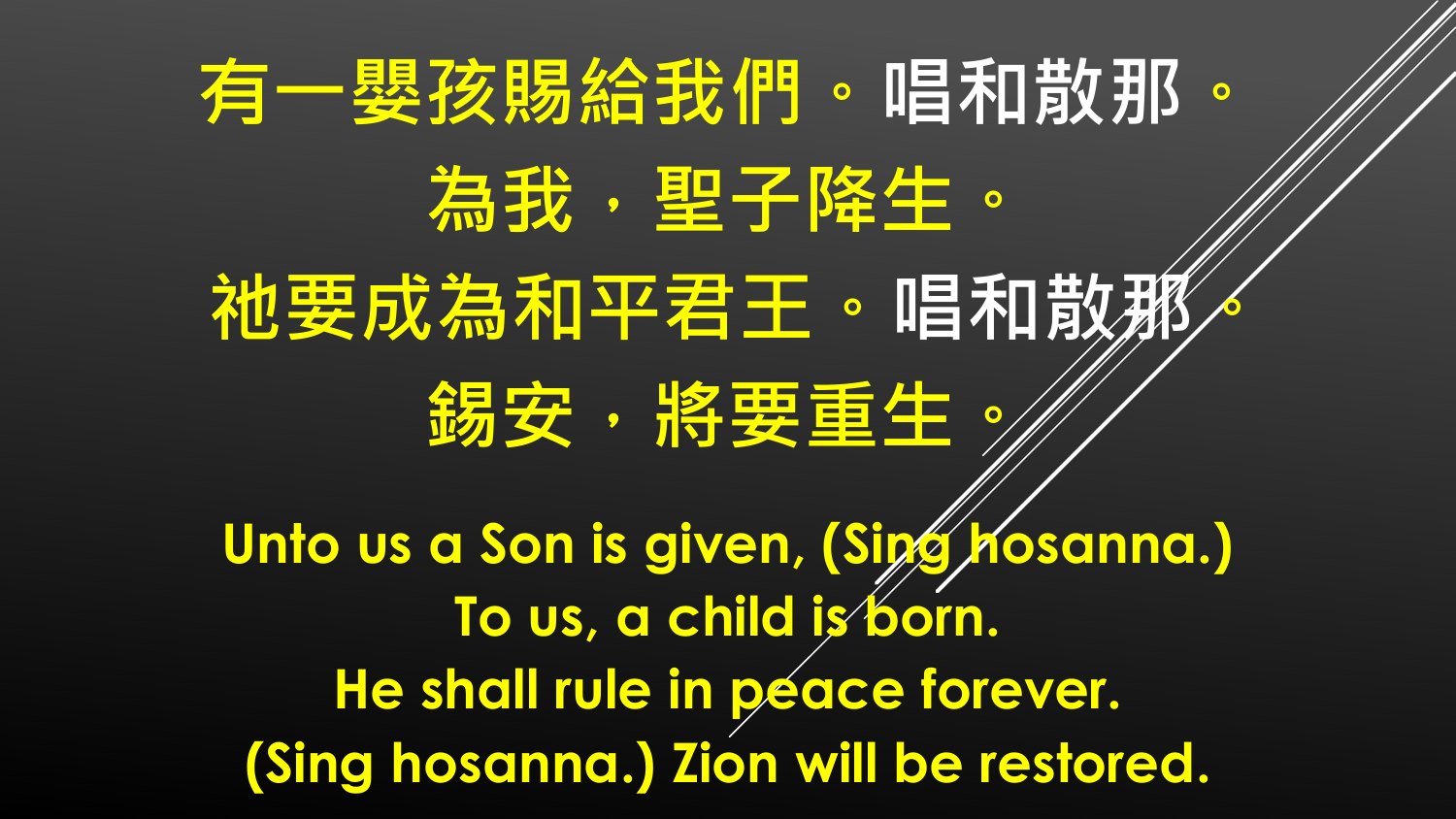

充滿盼望同頌讚! **當向萬國歌唱!喜樂歌頌聖 Sing with jubilation!**  Sing out in expectation! **Sing to every nation!** Sing out the glad noel.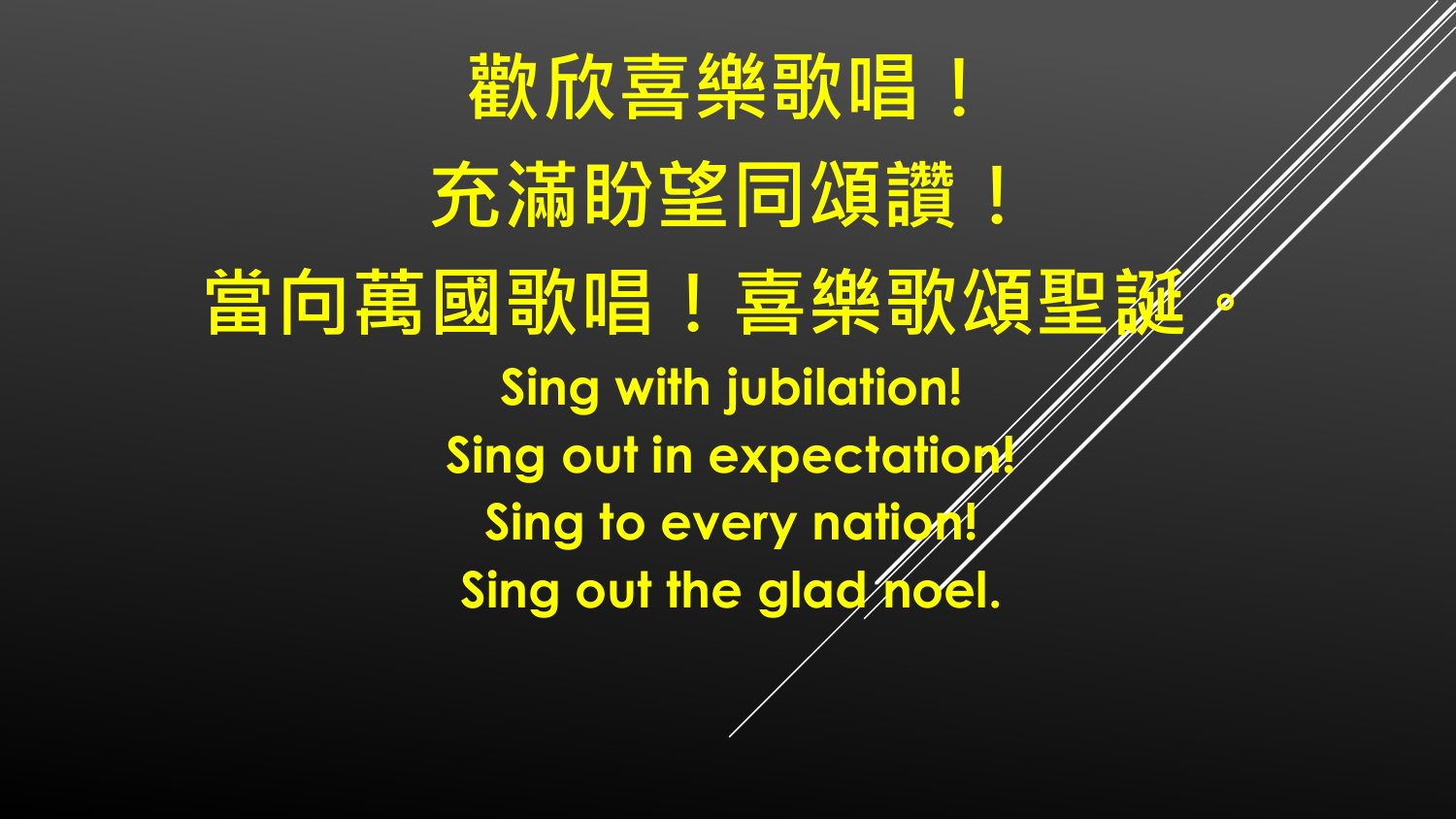# **有一嬰孩賜給我們。唱和散那。 為我,聖子降生。 祂要成為和平君王。唱和散那。 萬主之主降生! Unto us a Son is given, (Sing hosanna.)**  To us, a child is **born**. **He shall rule in peace forever. (Sing hosanna.) Zion will be restored.**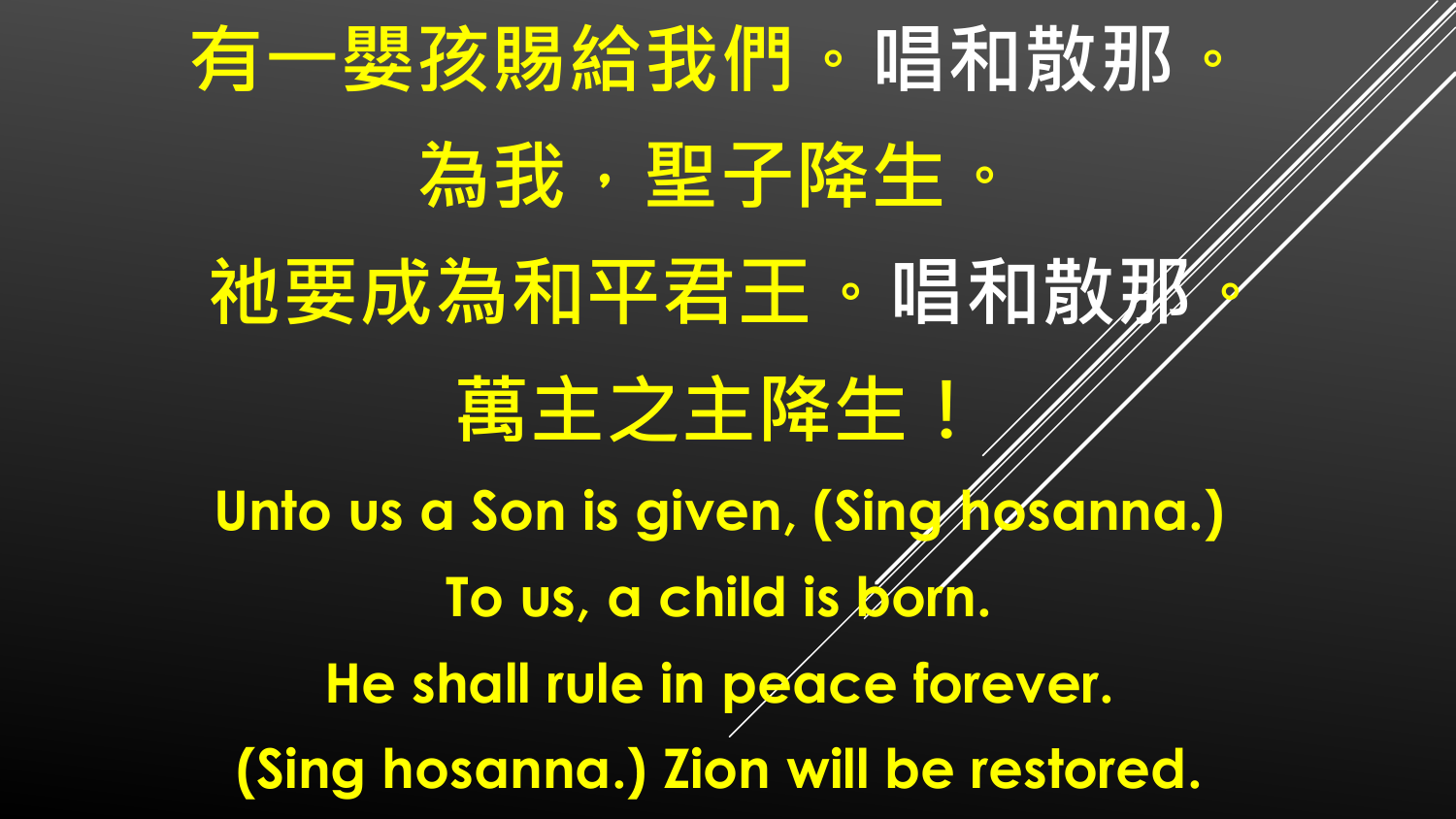### | 齊哥尔頌利| 散别 · 來頌譚萬明 齊歌頌和散那。來頌讃歌喝

Sing we all hosango Sing we all nog ... X 2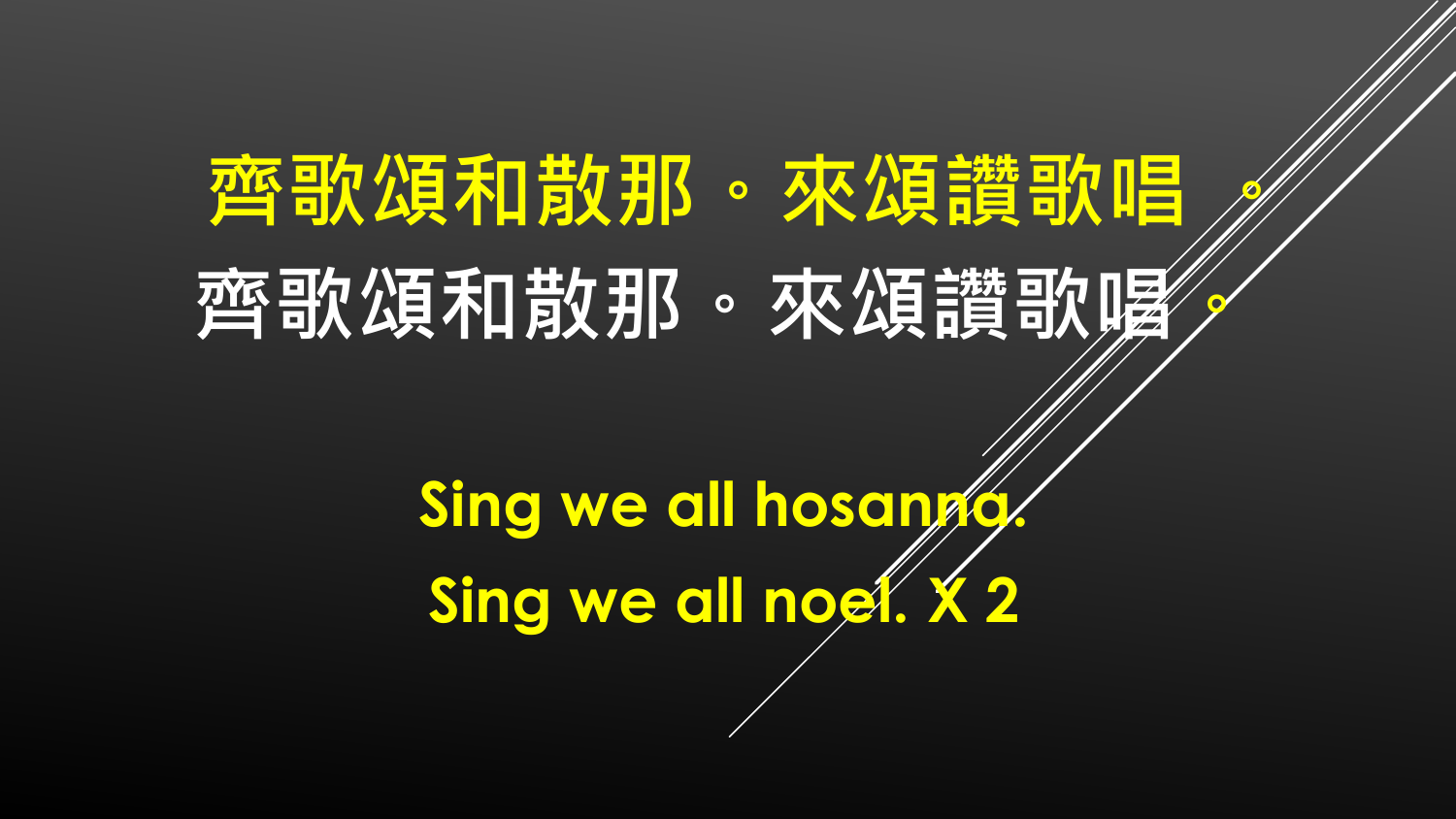# **以色列啊!戳欣頌讚歌唱! 齊歌頌和散那。 來 頌 讚 歌 唱!**

**O Israel! Sing we noel (Rejoice all Israel!) Sing we all hosanna. Sing we all noel.**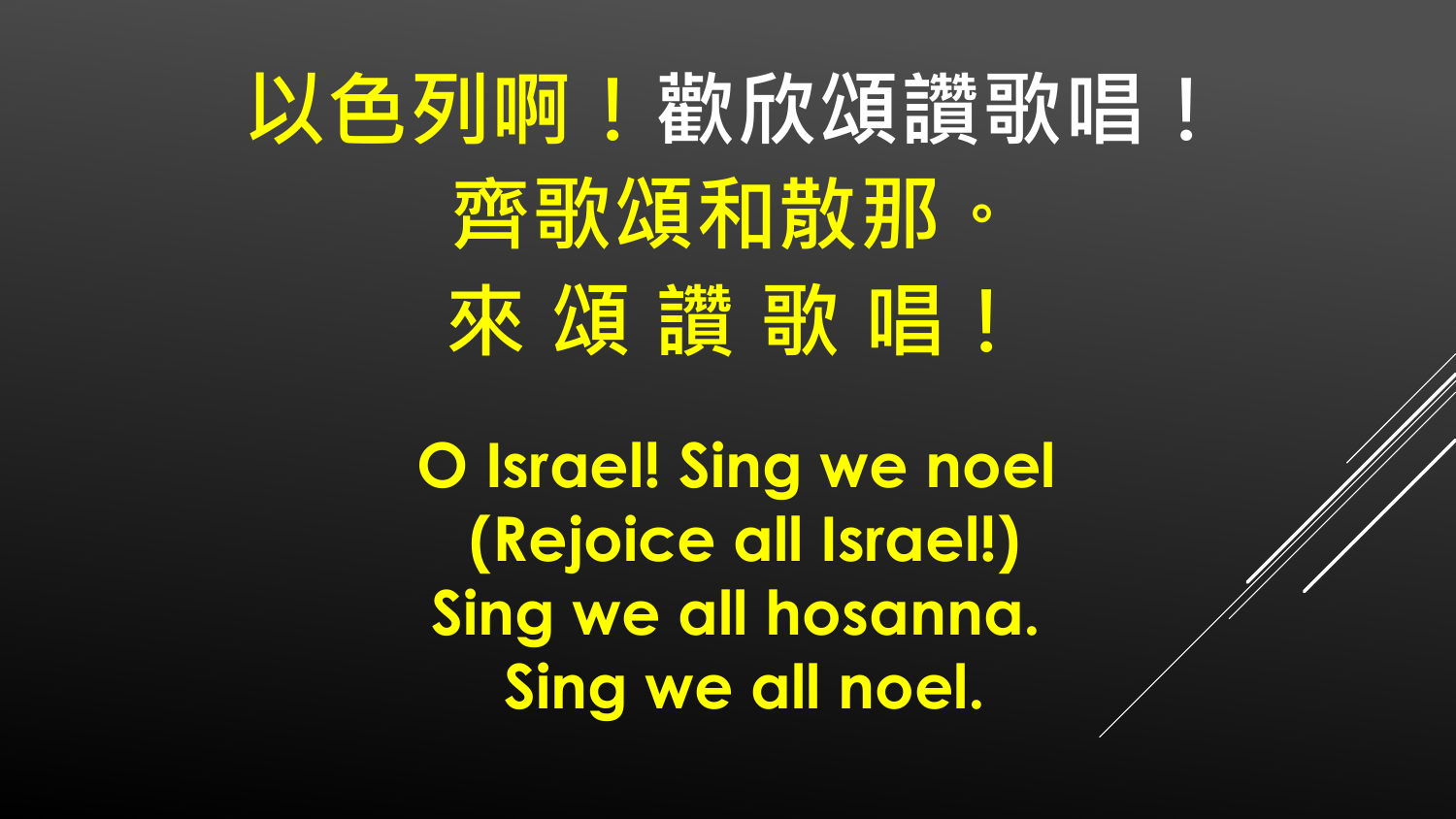

#### **齊歌頌和散那。為我,聖子降生 祂要成為和平君王。 齊歌頌和散那**。 **錫安,滑要重生/ Unto us a Son is given, (Sing/hosanna.) To us, a child is born. He shall rule in peace forever. (Sing hosanna.) Zion will be restored.**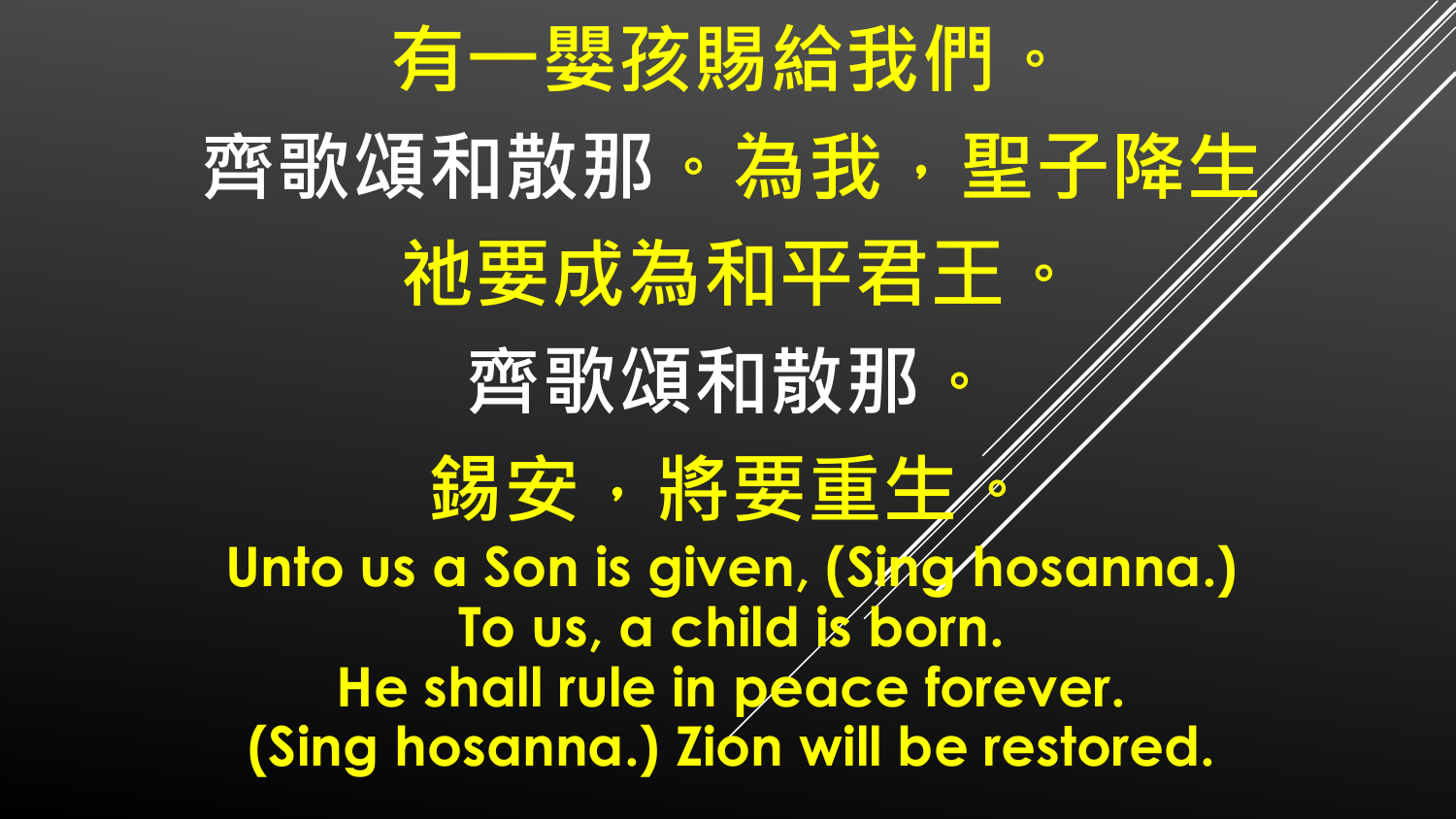**歡欣喜樂歌唱!** 充滿盼望同頌讚! **以色列啊! 當向萬國歌唱! 截欣颂讃歌唱!唱哈利路 亞! Sing with jubilation! (Sing we all noel) Sing out in expectation! Sing to every nation! (Rejoice all Israel!) Sing out the glad noel.**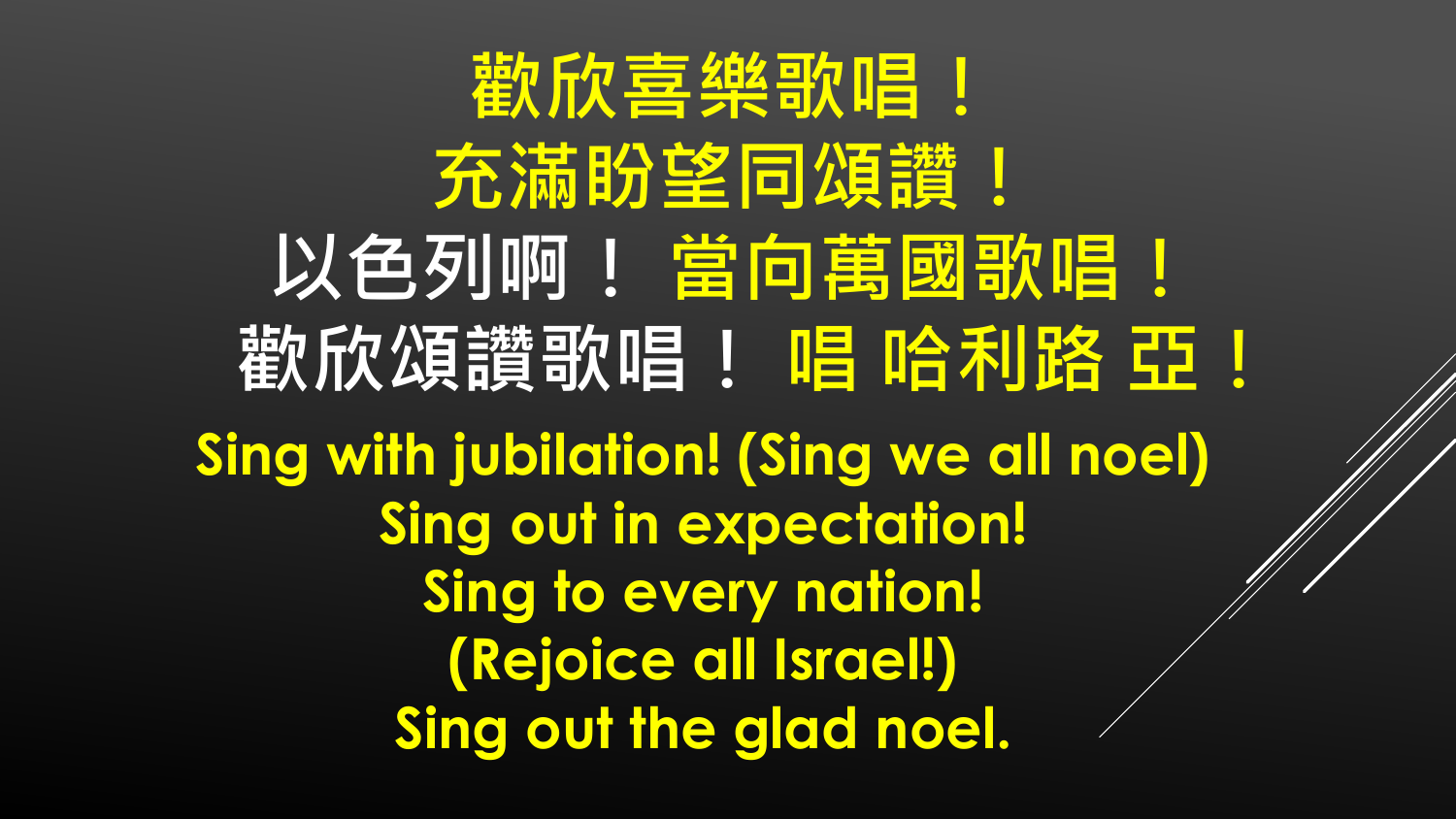